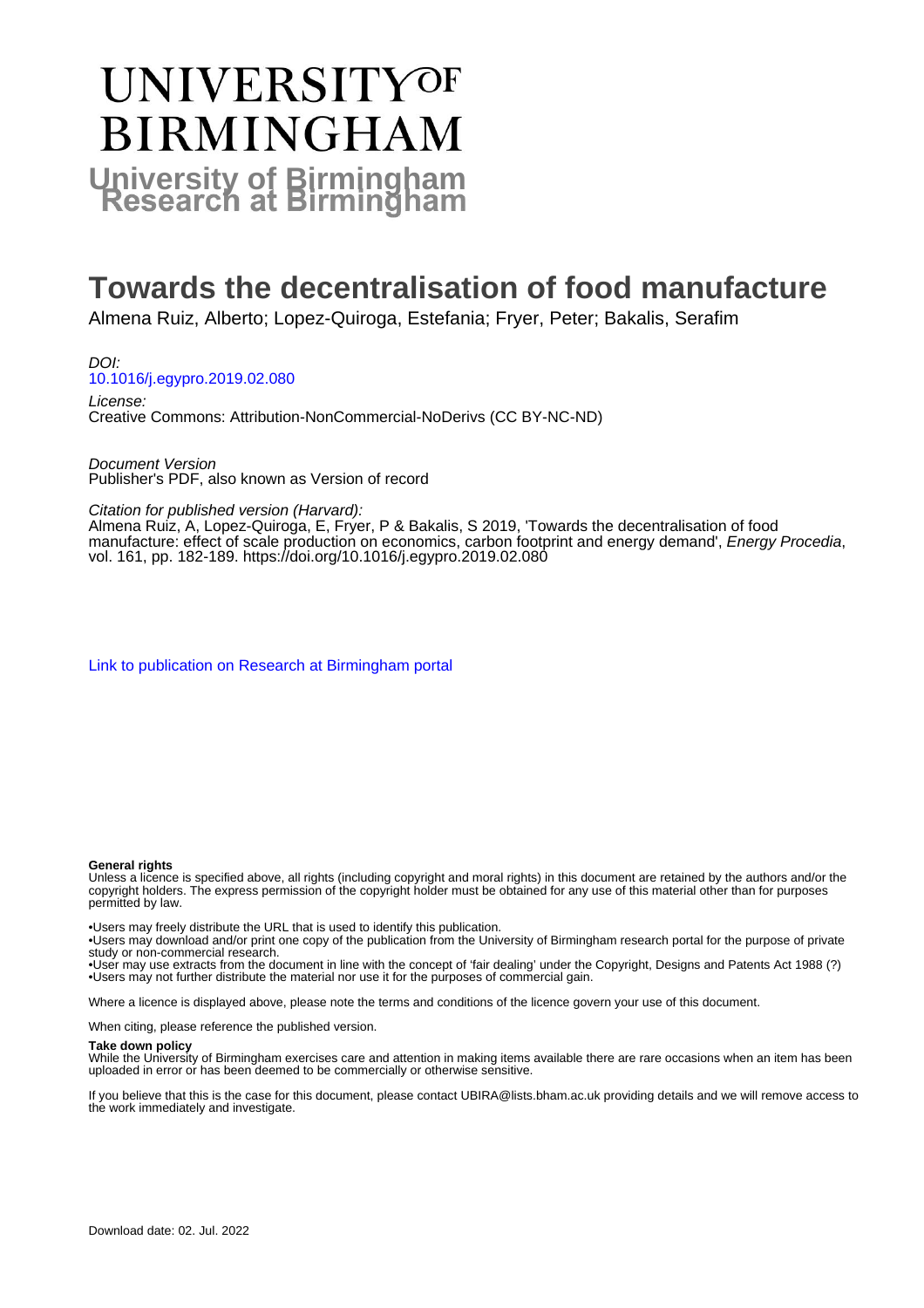

Available online at www.sciencedirect.com



Energy Procedia 161 (2019) 182-189



www.elsevier.com/locate/procedia

2nd International Conference on Sustainable Energy and Resource Use in Food Chains, ICSEF 2nd International Conference on Sustainable Energy and Resource Use in Food Chains, 2018, 17-19 October 2019, Paphos, Cyprus International Conference on Bustainable Energy and Resource Use in Food Chains, resi

#### Towards the decentralisation of food manufacture: effect of scale duction on economics, carbon footprint and energy demand  $p_{\text{max}}$  or excentral sation of foot manufacture. Cricet of scale Towards the decentralisation of food manufacture: effect of scale production on economics, carbon footprint and energy demand

A.Almena<sup>a</sup>, E. Lopez-Ouiroga<sup>a</sup>, P.J. Fryer<sup>a\*\*</sup>, S. Bakalis<sup>b</sup> A.Almena<sup>a</sup>, E. Lopez-Quiroga<sup>a</sup>, P.J. Fryer<sup>a\*\*</sup>, S. Bakalis<sup>b</sup>

<sup>a</sup>School of Chemical Engineering. University of Birmingham, B15 2TT, United Kingdom<br>*Engulty of Engineering, The University of Nottingham, NGZ 2BD, United Kingdom*  $\lim_{n \to \infty}$ "School of Chemical Engineering. University of Birmingham, B15 2TT, United Kingdom<br>"Faculty of Engineering. The University of Nottingham, NG7 2RD, United Kingdom" *Faculty of Engineering, The University of Nottingham, NG7 2RD, United Kingdom* 

*Veolia Recherche & Innovation, 291 Avenue Dreyfous Daniel, 78520 Limay, France*

### **Abstract**

processors benefit from economies of scale. This is efficient in terms of production, but can involve lengthy and rigid supply chains, risen recently as an alternative that could provide flexibility to the food supply chain. In this work we present a modelling tool for the design, evaluation and comparison of food manufacturing processes that considers economic, environmental and social factors. The proposed method can be applied to a wide range of food products and is illustrated here using cereal porridge and sandwich bread production. We have assessed and compared three decentralised scenarios: "Home Manufacturing" (HM), "Food Incubator" (FI) and "Distributed Manufacturing" (DM) to centralised production -i.e. Single Plant (SP) and Multi Plant (MP) scenarios. Based on UK demand, SP is the most energy efficient and cheapest scenario in both cases, closely followed by HM and FI in cereal porridge production. DM could compete with SP assuming low management costs and savings on transportation/storage along the supply chain. For the case study on bread, the shorter margin of profit per unit makes decentralised scenarios less advantageous. Most food products are currently processed in large, centralised factories with delocalised retail systems, which allows food with higher transport costs and environmental impacts. Decentralised manufacturing, based on local production at small scale, has

© 2019 The Authors. Published by Elsevier Ltd.

improve the accuracy of heat demand estimations.

C 2019 The Authors. Published by Elsevier Ltd.<br>This is an open access article under the CC BY-NC-ND license (https://creativecommons.org/licenses/by-nc-nd/4.0/) Selection and peer-review under responsibility of the 2nd International Conference on Sustainable Energy and Resource Use in Food Chains, ICSEF2018 See Conference review under responsibility of the 2nd International Conference on Sustainable Energy and Resource Conference

renovation scenarios considered). On the other hand, function intercept increased for 7.8-12.7% per decade (depending on the

The value of slope coefficient increased on average with the range of  $3.8$  per decade, that corresponds to the range of 3.8% per decade, that corresponds to the range of 3.8% per decade, that corresponds to the range of Keywords: descentralization; distributed; food; manufacturing; footprint; scale-down. Food Chains, ICSEF2018. *Keywords:* descentralization; distributed; food; manufacturing; footprint; scale-down.

 $*$  Corresponding author. Tel.: +44-121-4145451. *E-mail address:* p.j.fryer@bham.ac.uk

1876-6102 © 2017 The Authors. Published by Elsevier Ltd. 1876-6102 © 2019 The Authors. Published by Elsevier Ltd.

This is an open access article under the CC BY-NC-ND license (https://creativecommons.org/licenses/by-nc-nd/4.0/) Selection and peer-review under responsibility of the 2nd International Conference on Sustainable Energy and Resource Use in Food Chains, ICSEF2018. 10.1016/j.egypro.2019.02.080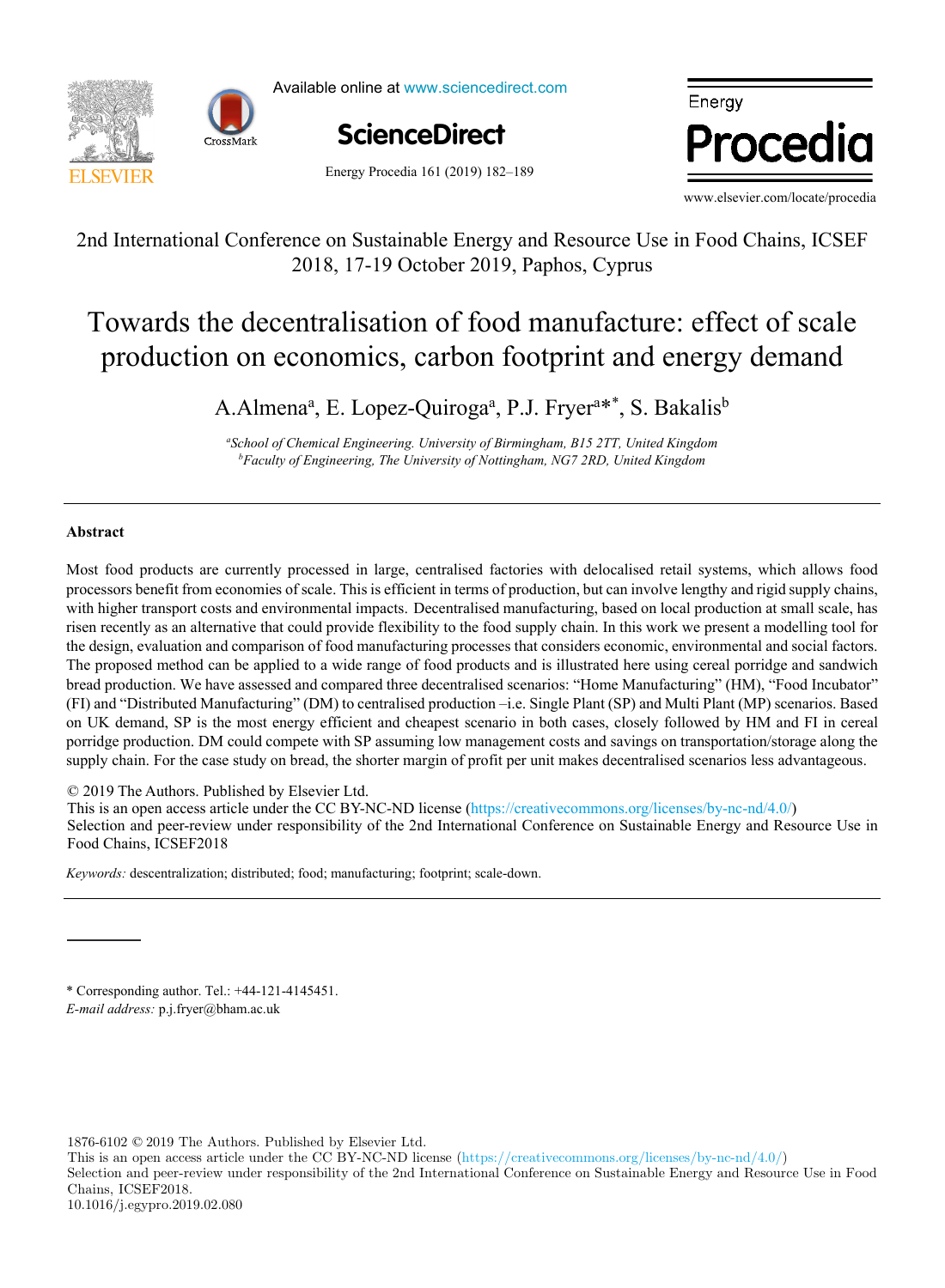| Nomenclature |                           |           |                              |  |  |  |  |  |
|--------------|---------------------------|-----------|------------------------------|--|--|--|--|--|
| <b>CM</b>    | Centralised Manufacturing | HМ        | Home Manufacturing           |  |  |  |  |  |
| DM           | Distributed Manufacturing | MP        | Multiple-Plant Manufacturing |  |  |  |  |  |
| l FI         | Food Incubator            | <b>SP</b> | Single Plant Manufacturing   |  |  |  |  |  |

#### **1. Introduction**

The Industrial Revolution enabled the combination of machinery with sources of power, concentrating production in large factories. This new paradigm of manufacturing –i.e. *Centralised Manufacturing* (CM)– allowed processors to exploit the benefits of economies of scale, reducing costs and increasing market share [1]. Large-scale production led to a standardisation of the product and – lengthy [2] – supply chains arose, with a small number of processing plants supplying national, or even multinational, demand. Although cost-efficient in terms of production, this centralised manufacturing system also implied inflexibility on the production [3] and significant costs [4] and environmental impacts linked to transportation. Currently, efforts and resources are aimed at improving distribution/transport efficiency and reducing both *food miles* and carbon footprint associated to CM scenarios [5], and in this way satisfy the eco-demand of modern societies [6]. In this context of change, Decentralised Manufacturing scenarios - which is characterised by customisation (i.e. flexible production), shorter delivery times, reduced transportation costs and agility [4] - represents a promising alternative to many of CM drawbacks. Modular Manufacturing [7] and Additive Manufacturing [8], both based on decentralised systems, can be mentioned as emerging examples of this shift on manufacturing methodologies.

The Food Industry, which is the largest sector in the UK contributing £113 billion  $(6.4\%)$  to the Gross Value Added in 2016 [9], has also followed the same trend, and most of the food products are now produced in large food plants and shipped long distances for retail. The UK food supply chain consumes 367 TWh (18% of total energy) and is responsible for 147 Mt CO2 e. emissions (15% of total in UK) [9]. Therefore, the search for alternative manufacturing methods that help to decrease environmental burdens is critical also for the Food sector. In this framework, Distributed Manufacturing (DM), based on decentralised small-scale production and location close to customers [2] has revealed as a potential alternative to centralised food production. Drivers for this change include new technologies, rising logistics costs, changing global economies and environmental, social and ethical policies [10] - for example, implementing DM as the production stage of Short Food Supply Chains [11] has the potential to lead to 'good food network' [12]. Also, craft production at small scale can provide fresh, customised and locally distributed food, so energy use related to distribution and storage can be reduced [2].

In this framework, we present here a novel model-based for the analysis and comparison of these different manufacturing scenarios that are needed. This methodology combines design of food process unit operations with economics analysis and uses the profitability and the environmental impact of each scenario as measures for its viability. The main objective of this work is to define those production scale scenarios where DM might become more advantageous – both economically and environmentally. This tool also makes possible scaling-down production scenarios, where diseconomies of scale might become more evident. The model use is illustrated through two case studies (i) manufacture of dry cereal porridge (reconstitutable with the addition of water or milk) and (ii) manufacture of sliced bread.

#### **2. Methodology**

Small-scale manufacturing scenarios as the ones defined by DM are incompatible to large plant production. Fig. 1(a) represents how total cost typically varies with production at plant scale manufacturing. Fixed cost remains constant regardless the production rate –e.g. straight-line depreciation of machinery is the same producing 100 or 1000 units/h. Conversely, variable cost increases with the throughput value –e.g. raw materials purchase doubles up for producing the double number of units. This trend is inverted for the cost per unit of product: fixed costs per unit become too expensive at low throughput and drive the unitary cost above the market price leading to non-profitable scenarios, as shown in Fig. 1(b). In this scenario, variable cost per unit remains constant and the well-known benefits of economies of scale, i.e. the fixed cost is spread over more units of production, no longer hold [13].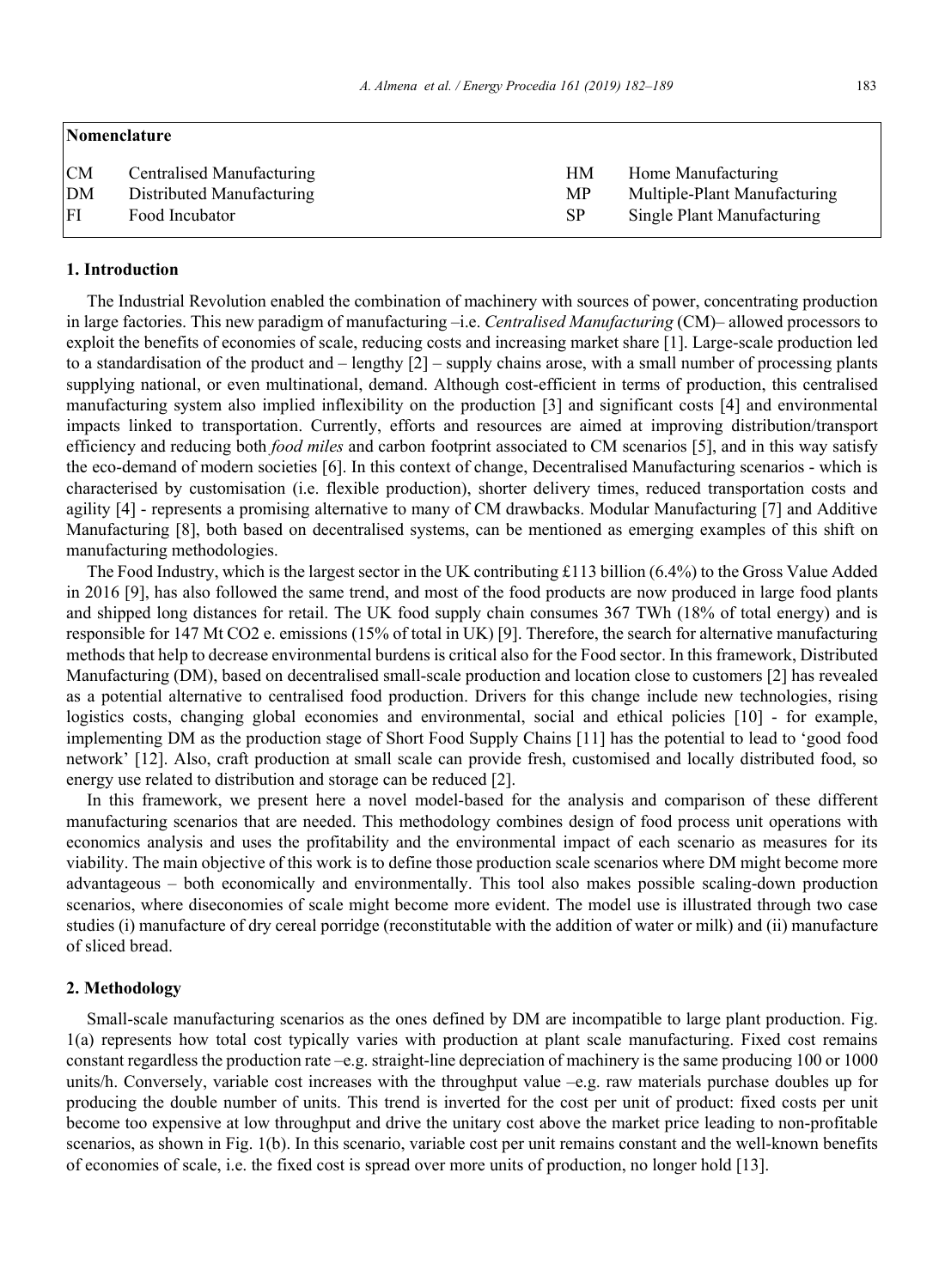## 2.1 Manufacturing methods

Two different manufacturing methods are considered in this work: industrial and artisanal production. Table 1 lists the most representative production conditions and equipment for each case. The former is based on the operation of a process line. The artisanal method keeps the same unit operations, but at smaller scales of production. This requires changes in the equipment and other manufacturing aspects, e.g. batch operation.



Fig. 1. (a) Operating Cost and (b) Operating cost per unit of product behaviour at manufacturing stage. Breakeven point divides the operation in profitable and non-profitable regions. The increasing share of fixed cost at low throughput make the operating cost surpass the breakeven point.

| Table 1: Unit operations, operating conditions and equipment used for industrial and artisanal dry baby food and sliced bread manufacturing |  |  |  |  |
|---------------------------------------------------------------------------------------------------------------------------------------------|--|--|--|--|
| processes.                                                                                                                                  |  |  |  |  |

| Cereal Porridge                 |                                                           |                                         |                    | <b>Sliced Bread</b>          |                                                                          |                                               |                             |                     |
|---------------------------------|-----------------------------------------------------------|-----------------------------------------|--------------------|------------------------------|--------------------------------------------------------------------------|-----------------------------------------------|-----------------------------|---------------------|
| Unit                            | Main                                                      | <b>Industrial</b>                       | <b>Artisanal</b>   | Unit                         | Main                                                                     | <b>Industrial</b>                             | <b>Artisanal Production</b> |                     |
| Operation                       | <b>Conditions</b>                                         | Production                              | Production         | Operation                    | <b>Conditions</b>                                                        | <b>Production</b>                             | <b>DM</b>                   | FI & HM             |
| Milling                         | 5 min                                                     | Cage mill                               | Food<br>processor  | <b>Mixing</b>                | 2min 150rpm<br>6min 360rpm                                               | Ribbon<br>Blender                             | Spiral<br>Mixer             | Stand<br>Mixer      |
| Dry mixing<br>$\left( l\right)$ | $15 \text{ min}$                                          | Double<br>Cone<br>Blender               | <b>Stand Mixer</b> | <b>Dividing</b>              | $2$ min/batch <sup>DM</sup><br>$30 \text{ s}/\text{loaf}^{\text{FI,HM}}$ | Volumetric<br>Pressure<br>Divider             | Hydraulic<br>Divider        | Kitchen<br>Scale    |
| Wet mixing                      | Moisture<br>$80 w\%$                                      | Ribbon<br>Blender                       |                    | First<br><b>Proof</b>        | $10 \text{ min}$<br>Temp ambient                                         | Spiral<br>Proofer                             | Natural<br>Resting          | Natural<br>Resting  |
| <b>Gelatinisation</b>           | $T = 88 °C$<br>$20 \text{ min}$                           | Jacketed<br><b>Stirred Tank</b>         | Cooking Pot        | <b>Moulding</b>              | $30 \text{ s}/\text{loaf}^{\text{FI,HM}}$                                | Conical<br>Rounder &<br><b>Bread</b><br>Maker | <b>Bread</b><br>Moulder     | Manual<br>Moulding  |
| <b>Drying</b>                   | Moisture:<br>up to $6 w\%$                                | Double<br>Drum Dryer                    | Domestic<br>Oven   | <b>Final</b><br><b>Proof</b> | $50$ min/ $30$ min<br>$37^{\circ}$ C                                     | Spiral<br>Proofer                             | Proofing<br>Cabinet         | Natural<br>Proofing |
| Cooling                         | Atmospheric<br>Temperature                                | Refrigerated<br><b>Belt</b><br>Conveyor | Natural<br>Cooling | <b>Baking</b>                | $20 \text{ min}^{\text{SP,MP}}$<br>240 °C                                | Tunnel<br>Oven                                | Rack Oven                   | Convection<br>Oven  |
| Dry mixing<br>(2)               | $15 \text{ min}$<br>Sterile<br>atmosphere<br>(industrial) | Double<br>Cone<br>Blender               | <b>Stand Mixer</b> | Cooling                      | $7400 s^{SP,MP}$<br>$600 s$ FI,HM<br>20 °C                               | Cooling<br>Tower                              | Natural<br>Cooling          | Natural<br>Cooling  |
|                                 | $30s$ /pouch                                              | Packing                                 | Vacuum             | <b>Slicing</b>               | $30 \; \mathrm{s}/\mathrm{loaf}^\mathrm{FI,HM}$                          | Slicing<br>Machine                            | <b>Bread</b><br>Slicer      | Home<br>Slicer      |
| Packing                         |                                                           | Machine                                 | Sealer             | Packing                      | $30s/leaf^{FI,HM}$                                                       | Packing<br>Machine                            | Manual<br>Packing           | Manual<br>Packing   |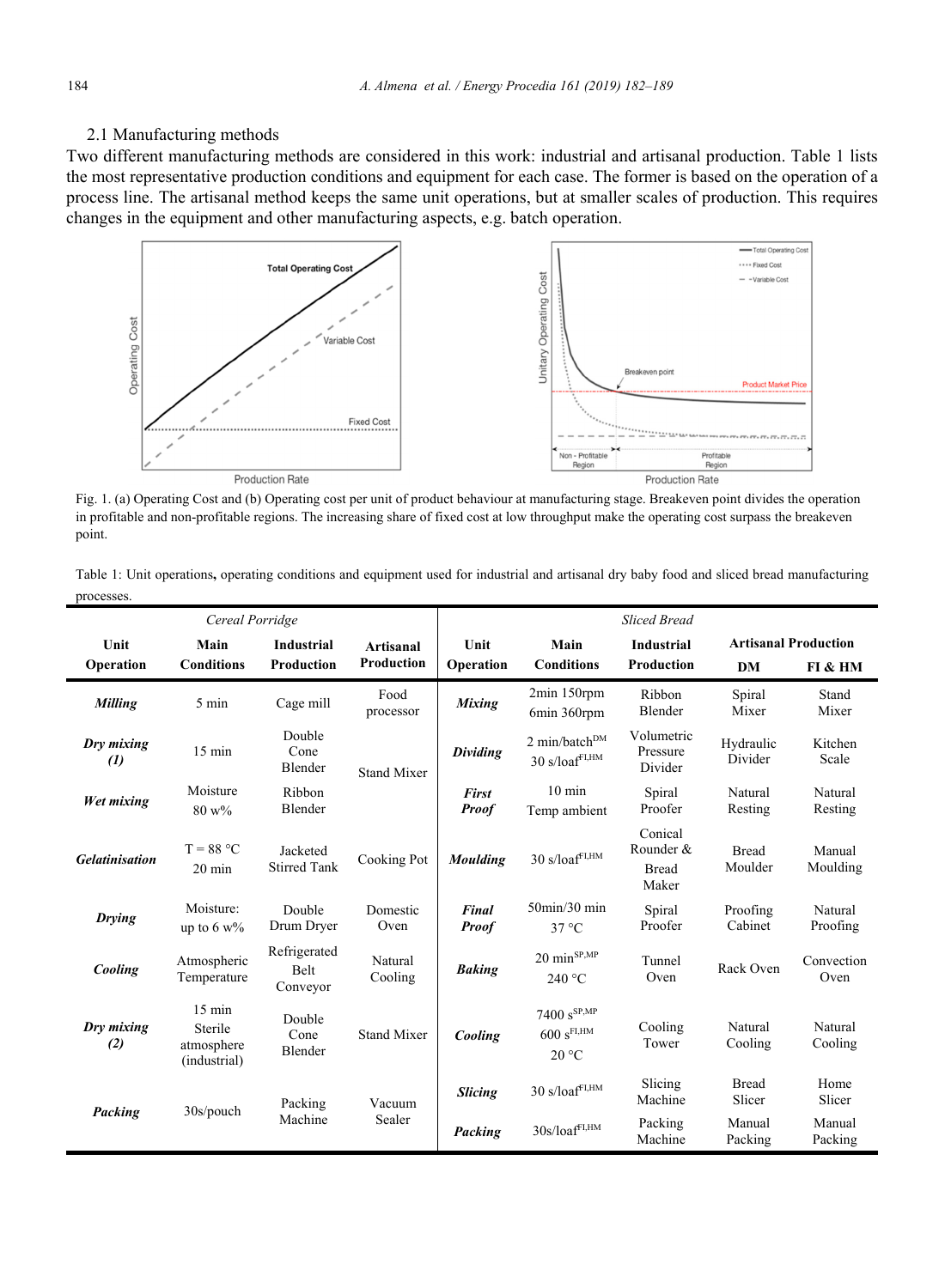#### 2.1. Production Scenarios

Four different scenarios for food have been considered [14]. They go from highly decentralised distribution to centralised manufacturing:

i) Home Manufacturing (HM): This is based on an "on-demand" economy model (e.g. Uber). In this scenario, it is assumed that a group of cooks produce the food (1 worker per kitchen) and sell it on-demand.

ii) Food Incubator (FI): this is a "sharing economy" scenario, where a group of cooks rent suitable premises and specialised equipment.

iii) Distributed Manufacturing (DM): also based on the 'artisanal' method, DM seeks production rates that can compete with industrial production. It consists of a given number of small facilities/kitchens spread around a community, city or region (the number of facilities and workers varies according to product throughput).

iv) Single and Multiple Plant Production (SP, MP). The fourth scenario represents a centralised manufacturing scenario, with a big industrial plant –or a number of them.

#### 2.2. Model Description

 The model combines the design of food process unit operations with economics analysis and uses the profitability and the environmental impact of each scenario as measures for its viability. The definition of different manufacturing methods, i.e. artisanal and industrial, allows the scale-down and comparison of the different production scenarios studied. The resulting model consists of 40 decision variables, 1500 parameters, 4500 equations, and has been solved using Matlab®.

Main model assumptions: Artisanal scenarios are based on batch production, while the industrial ones operate in continuous. The size of the batches and the mass rates of the continuous processes have been based on literature data and industrial machinery catalogues. Cost variables (e.g. raw material and energy prices, labour costs) as well as environmental indexes have been taken from updated sources. UK average market price for each product is used to assess profitability. Cereal porridge production rates range from 0.01 kg/h up to 6000 kg/h while for sliced bread higher production rates (up to 35,000 kg/h) has been considered, according to market demand. Final moisture content in the cereal porridge was set to 6%. The ready-to-sell loaf of bread weights 0.8g.

Mass and energy balances: The input data for equipment design is given by mass balance and residence time (see Table 1). Energy balance outcomes provide the heat supply for each unitary operation. Thermal processes used to remove water from the food matrices (i.e. drying, baking) represent the most energy intensive manufacturing stages. For cereal porridge industrial manufacture, the operation of a double drum-dryer has been modelled [15] and used to define efficient operation modes that lead to required final moisture contents. For industrial bread scenarios, the energy demand of the tunnel oven has been approximated by using literature data [16], while for the artisanal cases residence times where estimated from energy demand and overall heat transfer coefficients [17]. At plant scales, heat integration has been also considered.

Economic and environmental evaluation: Total capital and operating cost, including multiple cost items [18], are computed for each manufacturing scale. This allows to study the profitability of different manufacturing scenarios, to assess the effect of the manufacturing scale on those economic factors and to monitor their evolution for a chosen throughput range. Uncertainties, regarding variations price fluctuations, capital cost or marketing costs are considered [14]. Finally, the carbon footprint associated to each manufacturing scenario was also computed.

#### **3. Results and discussion**

#### 3.1. Effect of production scale on unitary costs.

Fig.2(a) and 2(b) show unit costs for cereal porridge and bread, respectively, as a function of the production rate (kg/h). The shaded areas in the graphs indicate the uncertainty ranges (variations price fluctuations, capital cost or marketing costs). Results reveal the same trends for all manufacturing scales: at low production rates, the operating cost presents the steepest slope. Then, it keeps flattening out until a plateau is eventually reached. Those plateaus appear at higher production rates for bread manufacturing, due to the higher contribution of fixed cost to the overall production cost.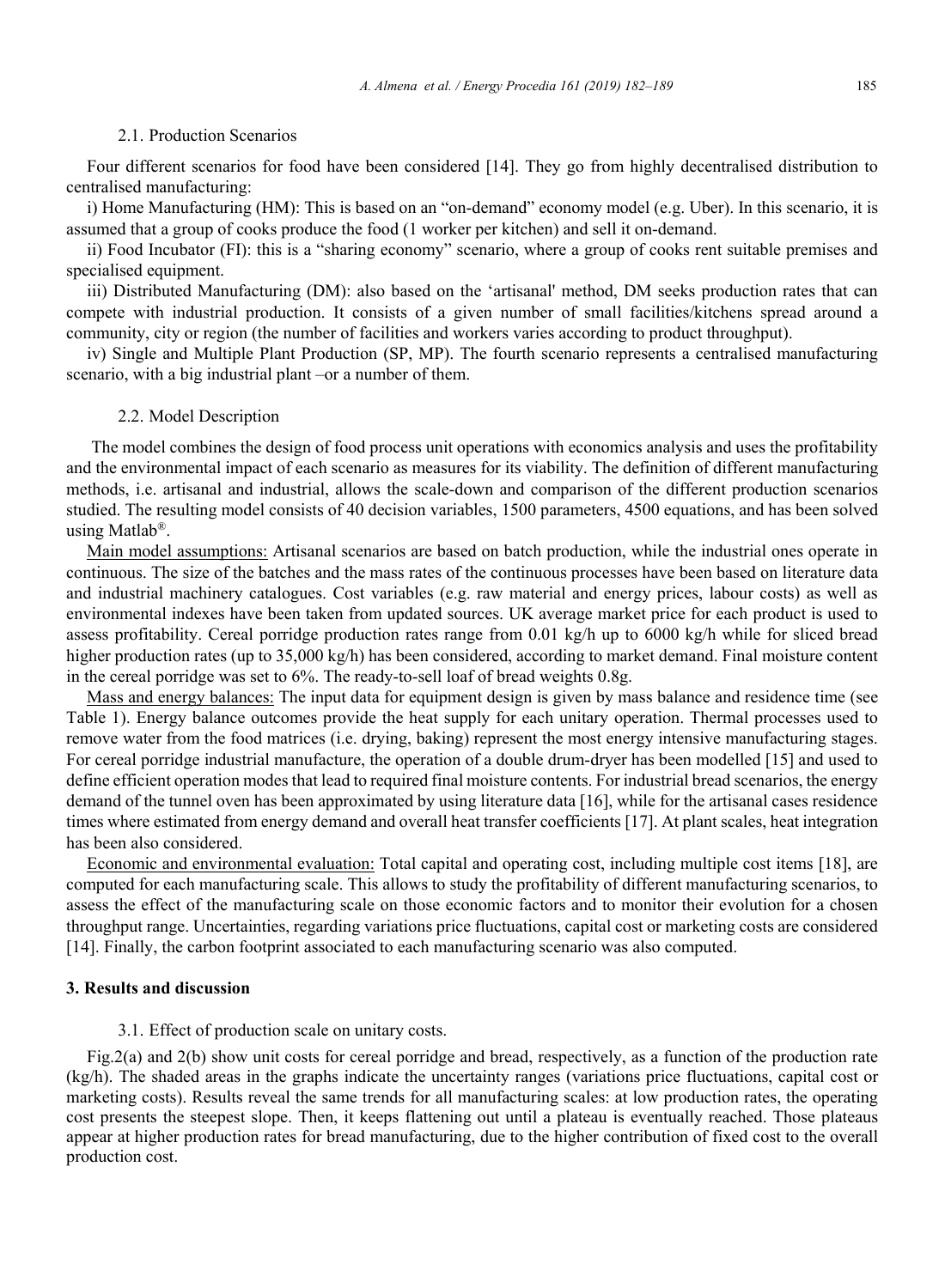At artisan manufacturing scales, the maximum production capacity of a single facility shows discontinuities when an additional kitchen is necessary. For industrial manufacturing, those steps correspond to bigger equipment or extra processing lines. The lower market price of bread (1.32 \$/loaf), compared to porridge one (10 \$/kg), allows a smaller profit margin. HM shows profitability at very low production rates for porridge and bread, reaching a minimum operating cost of 6.13 \$/kg and 0.83 \$/loaf respectively. For FI, the increase on the cost due to the rent of the kitchen is the same for both products. However, bread manufacture makes a lower value-added product and therefore the share of the kitchen fee is higher, so the FI curve differs more from HM and the profit margin is lower. This is also supported by the greater amplitude of the steps on the bread discontinuous function. The plateau sets a price of 6.86 \$/kg and 1.09\$/loaf.



Fig. 2 (a): Variation of cereal porridge unitary cost with throughput for different production scales. Costs above 10 \$/kg result in economic losses assuming UK market price. SP scenario is not profitable below 200 kg/h; DM range of operation is widened down to 60 kg/h (high management) and 20 kg/h (franchise - low management). HM and FI remain profitable at very low production rates. Fig. 2(b): Variation of bread unitary cost with throughput for different production scales. Costs above 1.3 \$/loaf result in economic losses assuming UK market price.

A DM scenario is always the most expensive method for artisanal manufacturing. Whilst for the latter DM is profitable for both high and low management assumptions –plateau at 7.57 \$/kg and 8.80 \$/kg respectively–, for bread only the franchise model cost –plateau at 1.16 \$/loaf– remains below the market price. This makes it necessary to increase the selling price of the loaf to balance costs.

Regarding plant manufacturing, there are no significant difference between cereal porridge and bread manufacture in terms of fixed cost at similar throughputs. However, the higher cost of raw materials and packaging for porridge manufacturing, i.e. more than 120% higher than bread case, makes the variable cost share higher, reaching the plateau values at higher operating costs (4.70 \$/kg). On the other hand, bread processing plant scenarios need higher production rates to balance the share of fixed cost and reduce unitary costs. According to this, profitability in SP scenarios is reached at throughputs higher than 200kg/h for porridge, and higher than 1000 kg/h for bread. In both cases, halving the production in two plants increases manufacturing cost. MP scenarios are considered feasible compared to SP ones - when uncertainties overlap.

#### 3.2. UK demand case study: profitability.

The estimated UK annual consumption of the cereal porridge considered in this work is approx. of 1600 tonnes, while for sliced bread that figures increases up to 190,000 tonnes/year [14]. According to this demand data, a plant output of 418 kg/h and 23,560 kg/h is needed to satisfy such demand of cereal porridge and bread, respectively. This difference in demand leads also to different operation times for plant manufacturing scenarios: two shifts are considered in the cereal porridge case study (i.e. 16 h/day, 5 day/week, 48 week/year), while three shifts operating also during weekends (i.e. 24 h/day, 7 day/week, 48 week/year). For HM and FI, production is based on a single shift: 8 h/day, 5 day/week and 48 week/year; DM annual operation is calculated using two shifts. The number of facilities comprising each scenario was computed accordingly.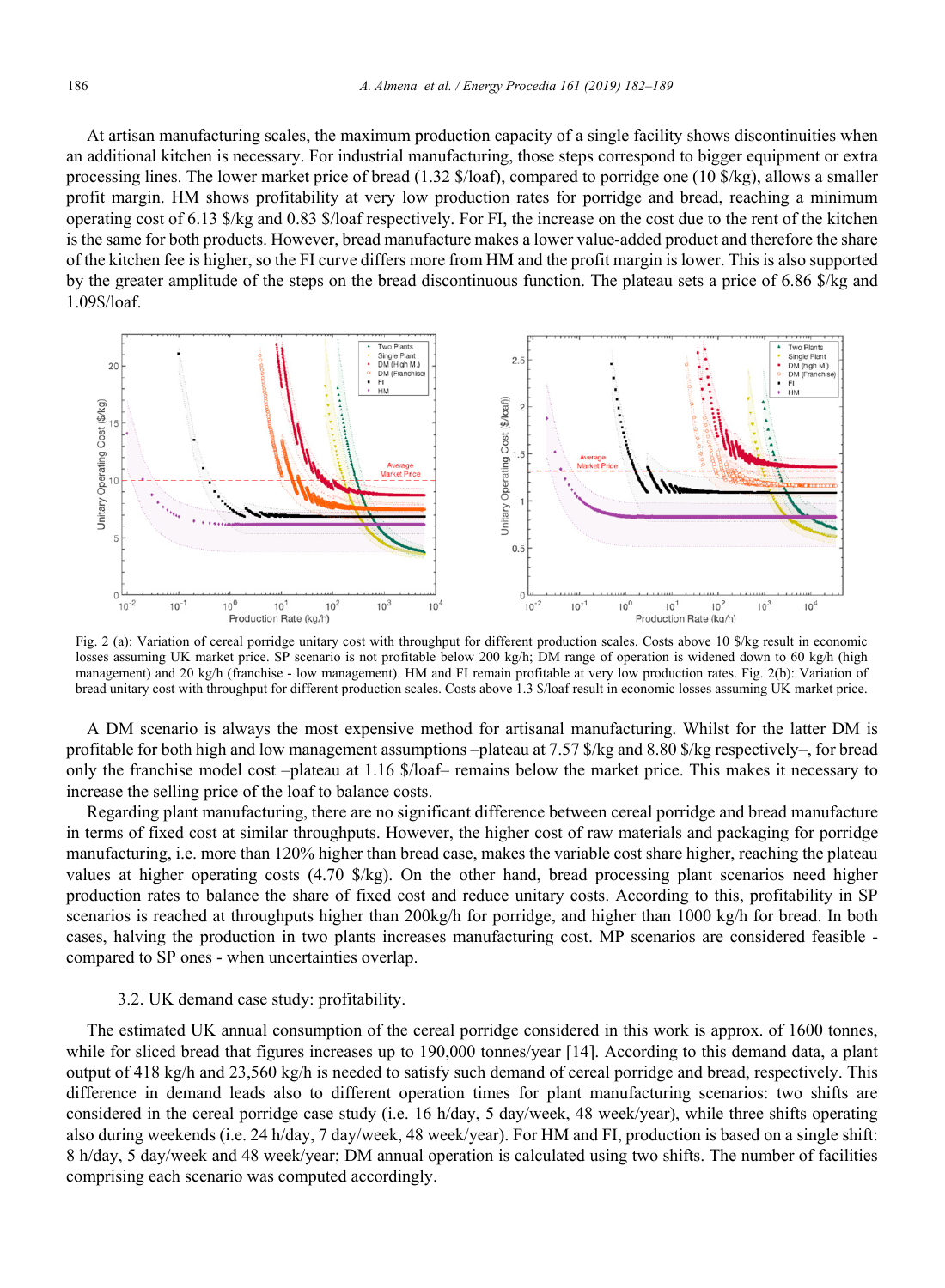Table 2 presents number of facilities, unitary costs, capital and profits for all the manufacturing scenarios operating to satisfy UK demands of cereal porridge and sliced bread. In both cases, SP is the cheapest scenario. However, HM provides similar production cost, especially for cereal porridge. The difference on the value of the final product makes FI and DM less profitable for bread than for cereal porridge manufacture. Model results show a non-profitable scenario for porridge manufacture for the DM case under high management assumptions. At the industrial scales, splitting the demand between two plants is less profitable due to the effects of economies of scale. This effect is more significant for the porridge case, with a 32% increase on operating cost for SP scenarios.

The total capital needed for artisanal manufacturing is substantially lower than for industrial based scenarios: e.g. DM requires 10% of SP investment for cereal porridge and 33% for bread. FI uses rented facilities and assets, so the capital comprises only inventory costs. In HM, the workers use their own kitchen equipment, which has been here included as assets – damages must be covered also by the workers themselves.

Table 2: Economic evaluation results for all manufacturing scenarios considered in the production of cereal porridge and sliced bread at UK demand levels.

|                           | Baby Cereal Porridge (418 kg/h) |                       |                           |                     | Sliced Bread $(23,560 \text{ kg/h})$ |                                                  |                           |                          |
|---------------------------|---------------------------------|-----------------------|---------------------------|---------------------|--------------------------------------|--------------------------------------------------|---------------------------|--------------------------|
| Manufacturing<br>Scenario | Number of<br>Facilities         | Unitary<br>Cost(S/kg) | Total<br>Capital<br>(M\$) | Net Profit<br>(M\$) | Number of<br>Facilities              | Unitary<br>Cost<br>$(\frac{\sqrt{2}}{\sqrt{2}})$ | Total<br>Capital<br>(M\$) | Net Profit<br>(M\$/year) |
| HM                        | 334                             | 6.13                  | 0.8                       | 5.0                 | 13089                                | 0.83                                             | 20.7                      | 93.5                     |
| FI                        | 219                             | 6.85                  | 0.2                       | 4.0                 | 7854                                 | 1.09                                             | 5.1                       | 43.7                     |
| DM<br>(franchise)         | 41                              | 7.52                  | 1.1                       | 3.2                 | 491                                  | 1.16                                             | 43.6                      | 29.9                     |
| DM (high<br>Management)   | 41                              | 8.92                  | 1.2                       | 1.4                 | 491                                  | 1.36                                             | 44.5                      | $-7.9$                   |
| <b>SP</b>                 |                                 | 6.06                  | 12.1                      | 5.1                 |                                      | 0.64                                             | 132.3                     | 129.3                    |
| MP(Two)                   | $\overline{2}$                  | 8.01                  | 19.5                      | 2.6                 | $\overline{2}$                       | 0.73                                             | 146.9                     | 112.0                    |

Finally, industrial manufacturing shows the highest net profit. Sliced bread scenario, despite the selling price is lower, shows more profitable due to the higher number of units sold. However, when comparing the net profit per operating facility, bread manufacture shows lower values (see Fig.3). Taking as an example the annual earnings of DM -franchise-, an operating facility producing sliced bread has 60,500 \$/year as annual earnings. For baby cereal porridge, that value increases to 78,000 \$/year (29% more) as a higher value-added good is produced. For the same reason, the feasibility of HM and FI in bread case study is not clear. The earnings are 7,100 \$/year and 5,600 \$/year respectively, so the selling price might need to be increased.



Figure 3. Net profit per facility for artisan manufacturing scenarios. Bread case study show lower profitability per unit.

3.3. UK demand case study: energy demand and carbon footprint

The effect of scale production on energy demand and carbon footprint has been also evaluated for all the manufacturing scenarios considered in this work. For artisan manufacturing methods, both electric and gas convection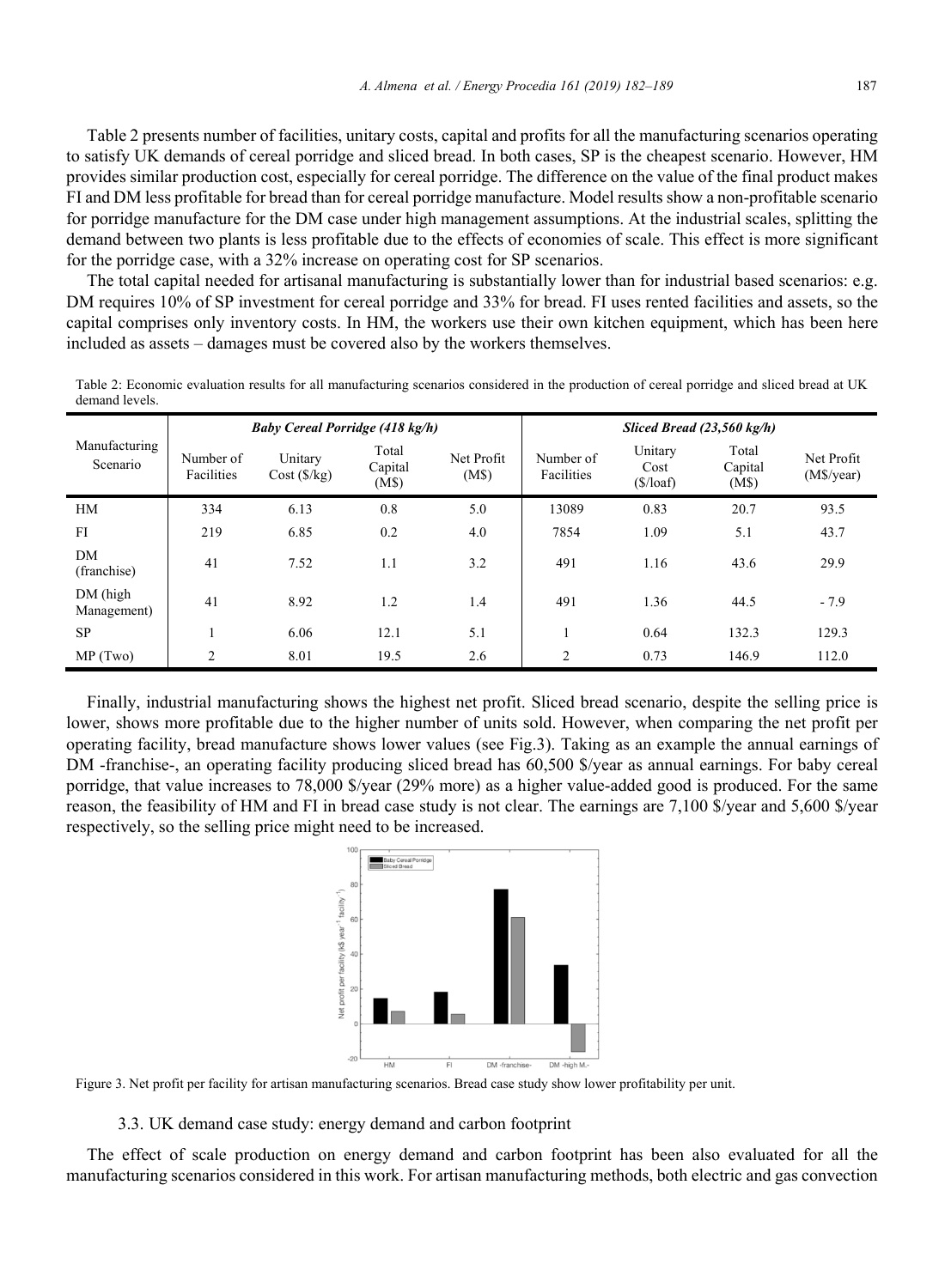ovens are considered (see Table 3). For plant manufacturing, gas and fuel oil are used to operate the boilers (Table 3). Based on the energy demand model results and fuel impact factors in the UK [19], the corresponding environmental impact factor of each production scenario was estimated. Table 3 shows the results for the two food products assessed in this work, assuming a scenario similar to UK demand.

Single plant processing is more energy effective than the artisanal when a gas oven carries out the drying step. The difference is higher for bread manufacturing, where DM uses 47% more energy than industrial (6% for porridge). FI and HM show less energy consumption, the latter being the most energy effective from all the artisan manufacturing scenarios. When comparing both products, sliced bread process is more energy effective at both artisanal and industrial scales: manufacturing of bread requires only 25-28% of cereal porridge energy per kilogram of product at artisanal scales, while represents approx. 20% of the cereal energy demand at industrial scale. The higher amount of water to be removed (i.e. evaporated) from porridge slurries (typically above 60%) is responsible for such significant difference on energy consumption. Energy demand increase resulting from the addition of a second plant is also higher for the case of cereal porridge manufacture.

According to this, the specific carbon load (kgCO<sub>2</sub>e kg<sup>-1</sup>) associated to bread is therefore lower than the porridge one (see Table 3). However, in the artisanal manufacturing of cereal porridge, the electricity share -when gas oven is used- is higher than in bread case. For both products, artisan manufacturing methods using gas ovens lead to lower carbon footprints than drying/baking processes using electric ovens.

Table 3: Carbon Footprint of HM, FI, DM, SP and MP (2 plants) at the manufacturing stage for both case studies, in a scenario similar to UK demand.

|                         | <b>Baby Cereal Porridge (418 kg/h)</b> |                            |                              |                |                 | Sliced Bread $(23,560 \text{ kg/h})$ |                               |                |  |
|-------------------------|----------------------------------------|----------------------------|------------------------------|----------------|-----------------|--------------------------------------|-------------------------------|----------------|--|
| Manufacturing           | Total<br>Energy                        | Electricity<br>Consumption | Fuel<br>Consumption          | Carbon<br>Load | Total<br>Energy | Electricity<br>Consumption           | Fuel<br>Consumption           | Carbon<br>Load |  |
| Scenario                | $kJ$ $kg^{-1}$                         | $kWh$ $kg^{-1}$            | $m^3$ h <sup>-1</sup>        | $kgCO2e kg-1$  | $kJ$ $kg^{-1}$  | $kWh$ $kg^{-1}$                      | $m3 h-1$                      | $kgCO2e kg-1$  |  |
| HM                      |                                        |                            |                              |                |                 |                                      |                               |                |  |
| -electric oven-         | 7002.0                                 | 1.945                      |                              | 0.801          | 1790.6          | 0.497                                |                               | 0.205          |  |
| -gas oven-              | 9086.0                                 | 0.208                      | 95.0                         | 0.560          | 2344.3          | 0.036                                | 1424.9                        | 0.141          |  |
| FI                      |                                        |                            |                              |                |                 |                                      |                               |                |  |
| -electric oven-         | 7077.2                                 | 1.966                      |                              | 0.810          | 1800.0          | 0.500                                |                               | 0.206          |  |
| -gas oven-              | 9120.3                                 | 0.263                      | 93.2                         | 0.573          | 2353.7          | 0.039                                | 1424.9                        | 0.142          |  |
| <b>DM</b>               |                                        |                            |                              |                |                 |                                      |                               |                |  |
| -electric oven-         | 7059.2                                 | 1.961                      | -                            | 0.808          | 1948.4          | 0.541                                |                               | 0.223          |  |
| -gas oven-              | 9102.3                                 | 0.258                      | 93.2                         | 0.571          | 2581.2          | 0.014                                | 1628.4                        | 0.150          |  |
| <b>SP</b>               |                                        |                            |                              |                |                 |                                      |                               |                |  |
| -natural gas<br>boiler- | 8946.0                                 |                            | 97.8                         | 0.530          | 1761.5          |                                      | 991.1                         | 0.113          |  |
| -fuel oil<br>boiler-    | 8550.9                                 | 0.102                      | 88.3 (kg $h^{-1}$ )          | 0.690          | 1752.8          | 0.061                                | 869.6<br>109.7 (kg $h^{-1}$ ) | 0.116          |  |
| MP(Two)                 |                                        |                            |                              |                |                 |                                      |                               |                |  |
| -natural gas<br>boiler- | 9117.1                                 |                            | 97.8                         | 0.549          | 1763.2          |                                      | 991.1                         | 0.113          |  |
| -fuel oil<br>boiler-    | 8722.0                                 | 0.149                      | $88.3$ (kg h <sup>-1</sup> ) | 0.709          | 1754.4          | 0.062                                | 869.6<br>109.7 (kg $h^{-1}$ ) | 0.117          |  |

#### **4. Conclusions**

A modelling tool for the design, simulation and cost estimation of manufacturing food processes has been presented. This tool has been employed to evaluate unitary costs, profitability, energy demand and environmental impacts associated to the manufacture of cereal porridge and sliced bread at different manufacturing scales. The main objective of this work was to assess the potential of emerging decentralised/distributed manufacturing scenarios compared to